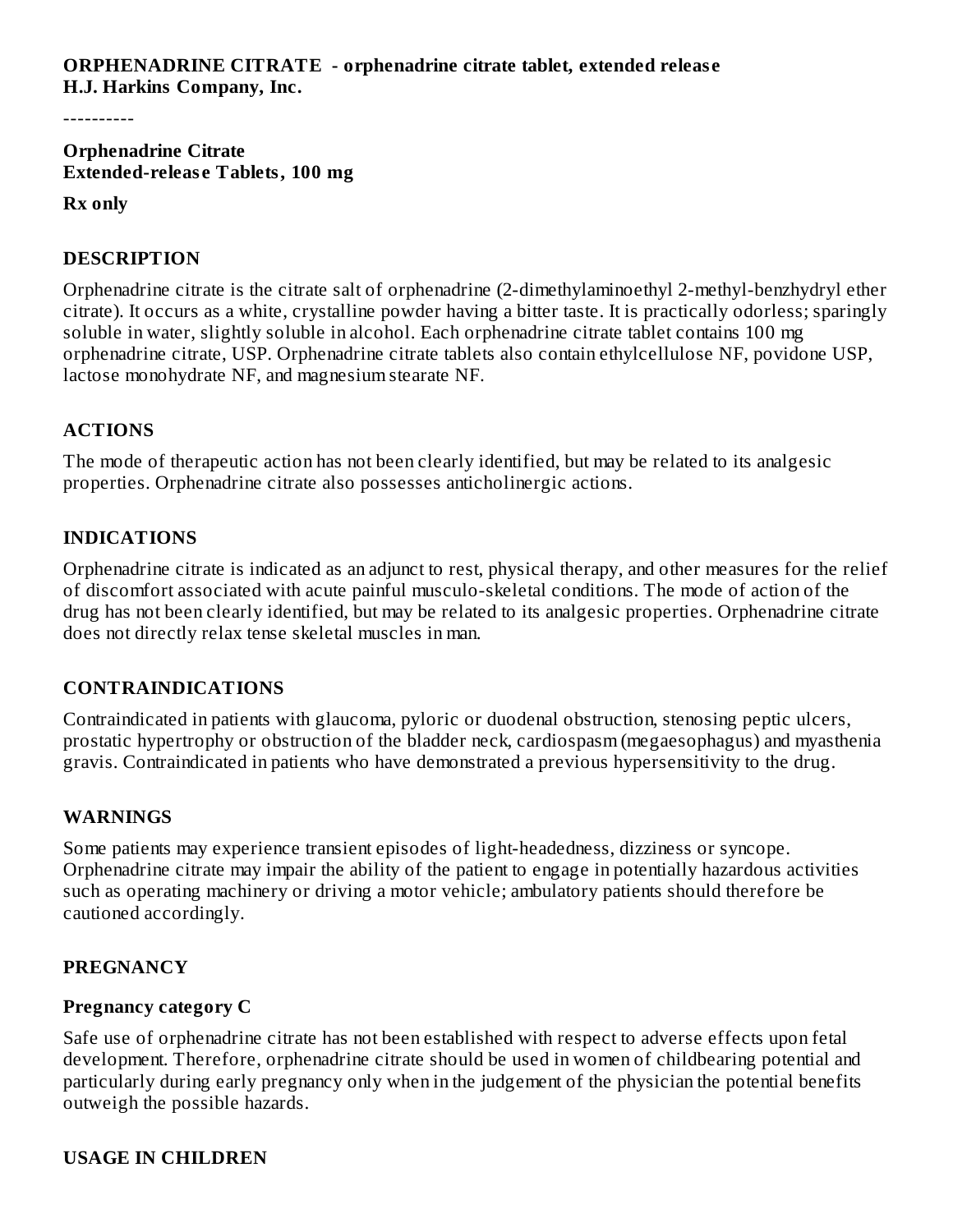Safety and effectiveness in children have not been established; therefore, this drug is not recommended for use in the pediatric age group.

# **PRECAUTIONS**

Confusion, anxiety and tremors have been reported in a few patients receiving propoxyphene and orphenadrine concomitantly. As these symptoms may be simply due to an additive effect, reduction of dosage and/or discontinuation of one or both agents is recommended in such cases.

Orphenadrine citrate should be used with caution in patients with tachycardia, cardiac decompensation, coronary insufficiency, or cardiac arrhythmias.

Safety of continuous long-term therapy with orphenadrine has not been established. Therefore, if orphenadrine is prescribed for prolonged use, periodic monitoring of blood, urine and liver function values is recommended.

# **ADVERSE REACTIONS**

Adverse reactions of orphenadrine are mainly due to the mild anticholinergic action of orphenadrine, and are usually associated with higher dosage. Dryness of the mouth is usually the first adverse effect to appear. When the daily dose is increased, possible adverse effects include: tachycardia, palpitation, urinary hesitancy or retention, blurred vision, dilation of pupils, increased ocular tension, weakness, nausea, vomiting, headache, dizziness, constipation, drowsiness, hypersensitivity reactions, pruritus, hallucinations, agitation, tremor, gastric irritation, and rarely urticaria and other dermatoses. Infrequently, an elderly patient may experience some degree of mental confusion. These adverse reactions can usually be eliminated by reduction in dosage. Very rare cases of aplastic anemia associated with the use of orphenadrine tablets have been reported. No causal relationship has been established.

# **DOSAGE AND ADMINISTRATION**

TABLETS: Adults-Two tablets per day; one in the morning and one in the evening.

# **HOW SUPPLIED**

*Tablets* 100 mg-Each round, white, convex tablet imprinted with "G" on one side and "2011" on the other side.

Bottles of 100 NDC 0115-2011-01 Bottles of 500 NDC 0115-2011-02

Store at controlled room temperature 15° to 30°C (59° to 86°F).

Dispense in tightly-closed, light-resistant container (USP).

Manufactured by: Impax Laboratories, Inc. Hayward, California 94544

Dist. by: Global Pharmaceuticals Division of IMPAX Laboratories, Inc. Philadelphia, PA 19124

Repacked by: H.J. Harkins Company, Inc. Nipomo, California 93444

Rev. 01/00 124-02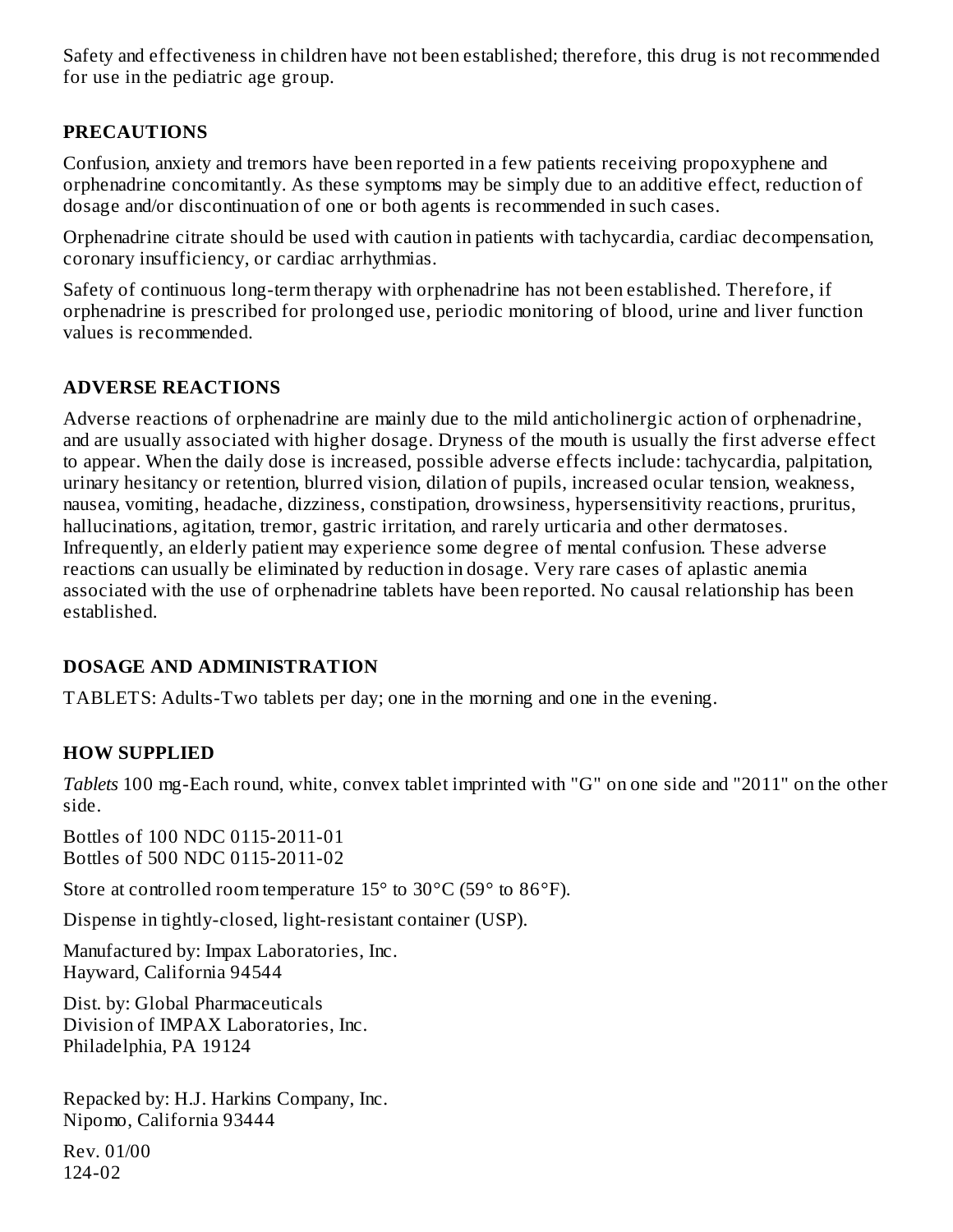#### **PRINCIPAL DISPLAY PANEL - 100 mg Tablet Bottle Label**

# **GLOBAL** ®

NDC 0115-2011-02

**Orphenadrine Citrate** Extended-Release Tablets

100 mg

Rx only

#### **500 TABLETS**



# **ORPHENADRINE CITRATE**

orphenadrine citrate tablet, extended release

| <b>Product Information</b>                                                      |                         |                    |                          |                              |          |  |
|---------------------------------------------------------------------------------|-------------------------|--------------------|--------------------------|------------------------------|----------|--|
| Product Type                                                                    | HUMAN PRESCRIPTION DRUG | Item Code (Source) |                          | NDC:52959-527(NDC:0115-2011) |          |  |
| <b>Route of Administration</b>                                                  | ORAL                    |                    |                          |                              |          |  |
|                                                                                 |                         |                    |                          |                              |          |  |
| <b>Active Ingredient/Active Moiety</b>                                          |                         |                    |                          |                              |          |  |
| <b>Ingredient Name</b>                                                          |                         |                    | <b>Basis of Strength</b> |                              | Strength |  |
| <b>ORPHENADRINE CITRATE</b> (UNII: X0A40N8I4S) (ORPHENADRINE - UNII:AL805O9OG9) |                         |                    | ORPHENADRINE CITRATE     |                              | $100$ mg |  |
|                                                                                 |                         |                    |                          |                              |          |  |
| <b>Inactive Ingredients</b>                                                     |                         |                    |                          |                              |          |  |
| <b>Ingredient Name</b>                                                          |                         |                    | Strength                 |                              |          |  |
| <b>PO VIDONE</b> (UNII: FZ989GH94E)                                             |                         |                    |                          |                              |          |  |